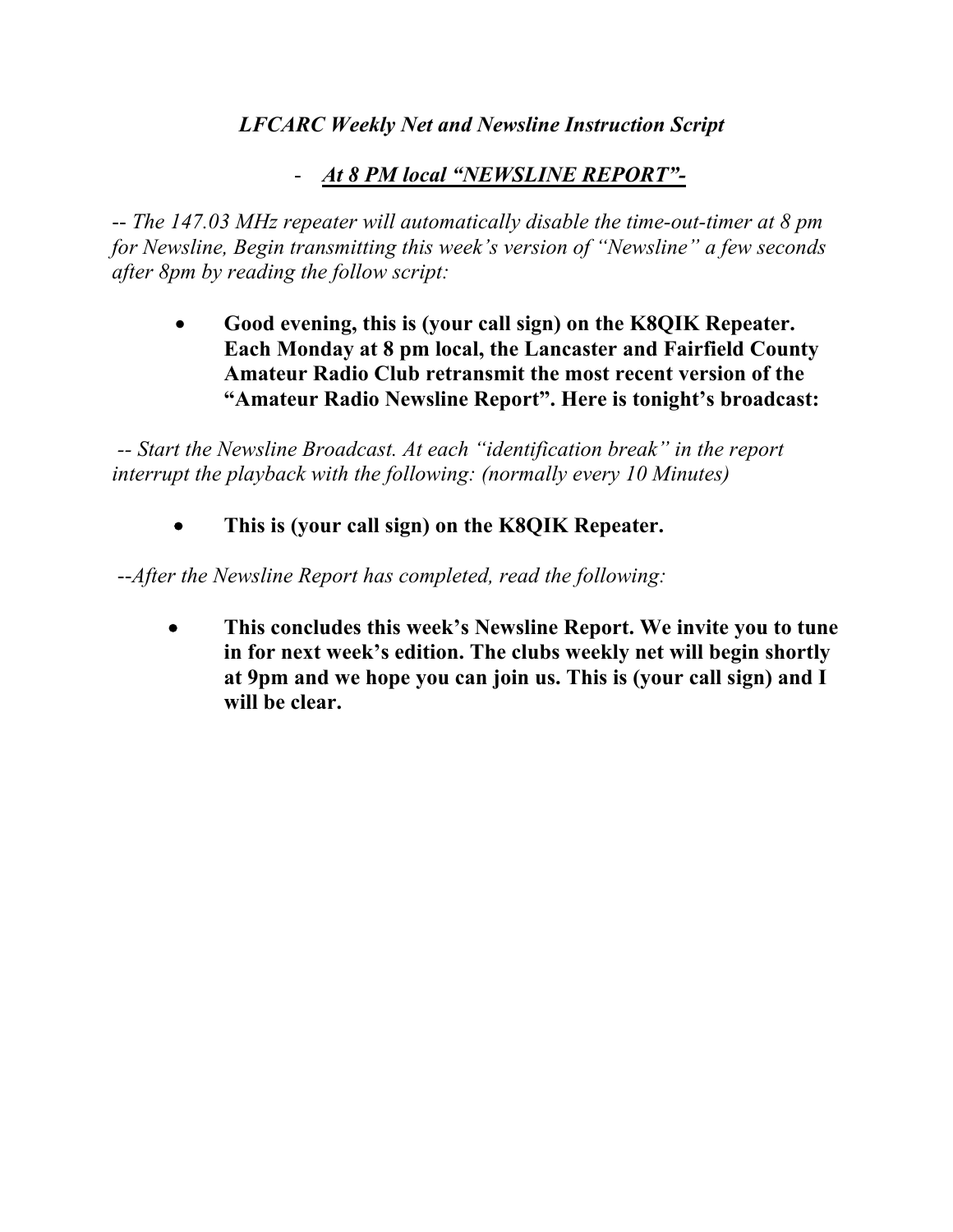## *–At 9 PM local "WEEKLY CLUB NET"-*

*-- At 9 pm the repeater will announce by a series of beeps that it is time for the club net. After the announcement and reset tone change, begin the net by reading each line below leaving a two second pause at each bullet –*

- **Good evening and welcome to The Lancaster and Fairfield County weekly two-meter Net, on the K8QIK, 147.03 MHz Repeater with a Tone of 71.9hz. This net is held every Monday night at 21 hundred hours, 9 pm local. In case of equipment failure, the net will be held on the Clubs 146.70 MHz repeater with a CTCSS tone of 94.8 hz. This net is held in order to promote fellowship and share information vital to the amateur radio community in Central and Southeast Ohio. The net also provides an opportunity for operators to become familiar with the club procedures used during a real emergency affecting our area.**
- **This is (Your Call sign), and my name is (Your Name). I will be acting as net control this evening. Is there any emergency or priority traffic for this repeater at this time?**
- **Hearing none, I will continue.**
- **This is an OPEN net, and we encourage all operators to check in.**
- **When checking in, please give only your Call Sign; repeat it phonetically once then standby until you are recognized by Net Control. Once all stations have checked in I will call each station individually and request their name, location, and any other information or comments for the entire group. At that time, you may also have an opportunity to address net control with any other traffic.**
- **When announcing your call sign please speak slowly and leave a short pause to avoid doubling. Once net control acknowledges your call sign you are considered "Checked In".**
- **At this time, I will drop the carrier for ten seconds to permit any Echolink Stations or mobile stations an opportunity to check-in first and address net control with their call sign and any information for the net before they leave range of the repeater.**

--*Write down each call sign as heard. After a list of check-ins is recorded and check-ins stop key up and announce:* 

## • **NET HOLD**

*--Call each Echolink or mobile station individually and permit them to check-in and give any information to the group or just net control. After the last station has checked-in and has completed exchange of information, unkey wait for two seconds then key-up with the following message:*